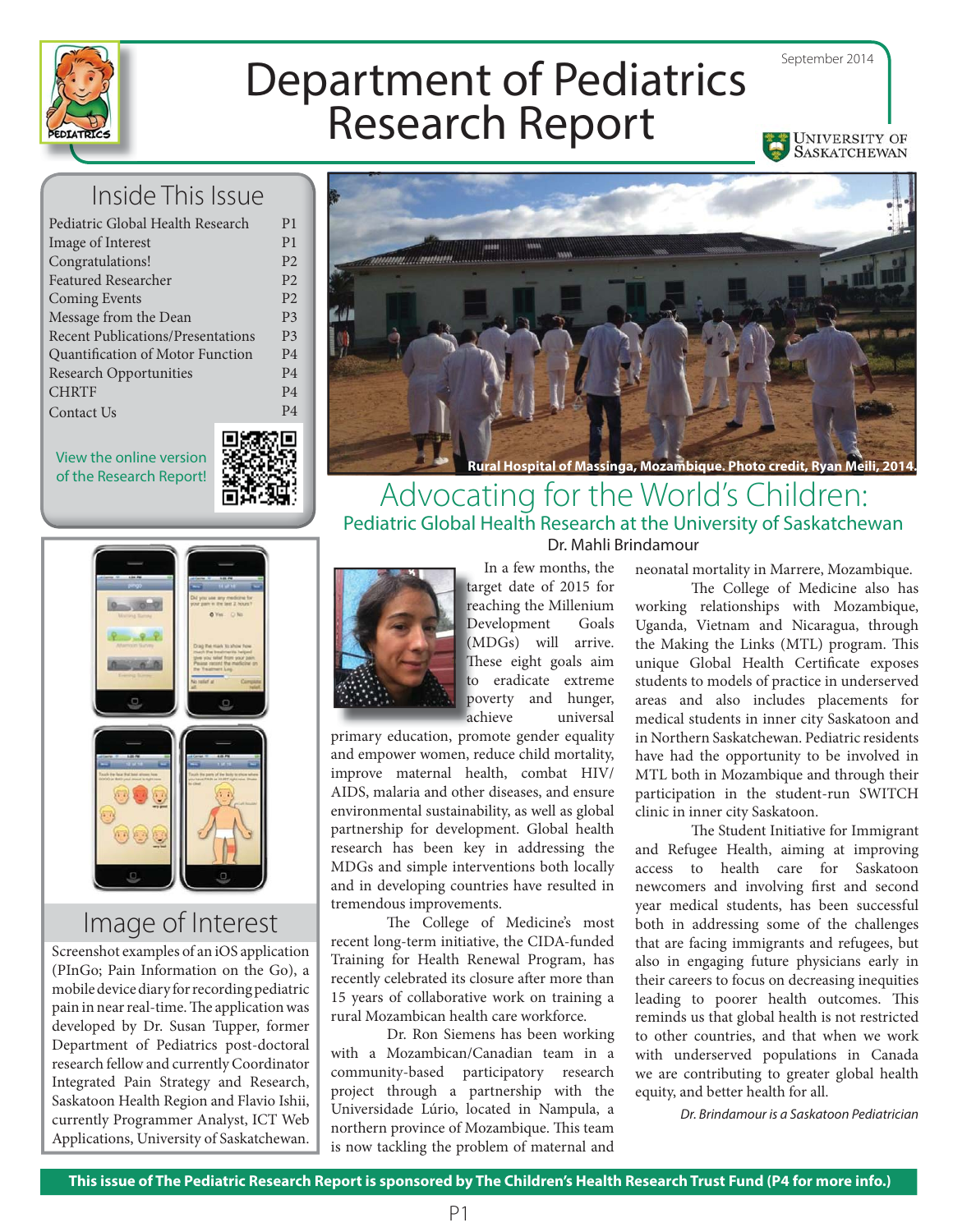## Congratulations!



#### Dr. Darryl Adamko, Pediatrics D

Dr. Adamko received an **Establishment Grant** from Dr the **Saskatchewan Health Research Foundation**  th **(SHRF)** for his project entitled: **(S**

"Metabolomic Analysis of Urine: Improving the "M Diagnosis of Airway Disease" Di



#### Dr. Ron Siemens, Pediatrics D

Dr. Siemens has been invited to submit a full proposal D to the **Global Health Research Initiative** for his t project entitled: p

"Alert Community In Action: Integrated Home To " Hospital Maternal-Newborn Care Using Tradition, H Technology, and Training in Marrere, Mozambique" T

# Featured Child Health Researcher

#### Dr. Marta Erlandson

Dr. Marta Erlandson joined the faculty of Kinesiology in January 2014 as an Assistant Professor. She obtained her MSc. in 2007 and PhD. in 2010 from the University of Saskatchewan. Dr. Erlandson's research is in the area of lifelong musculoskeletal health. For her graduate work, Dr. Erlandson examined the effect of recreational gymnastics participation on bone

> via live webcast. Register at http://www.cvent. com/d/x4qv6c



development in children 4-10 years of age. She found that children participating in low-level gymnastics, approximately an hour a week, had better bone density and strength than children participating in other recreational sports. If this benefit is maintained into adulthood it could reduce the risk of osteoporosis and related fracture later in life.

After finishing her graduate research in Saskatchewan, Dr. Erlandson went on to complete a postdoctoral fellowship in the Osteoporosis and Women's Health Program at the University Health Network, University of Toronto, where she examined the potential of novel imaging tools to capture muscle and bone parameters and how they change with age.

Dr. Erlandson's current research focuses on child and

adolescent growth and development and the influence physical activity and inactivity have on this process during growth as well as on health and fitness outcomes later in life. Dr. Erlandson is currently designing a randomized control trial to investigate the impact of a school-based physical activity intervention that loads the upper and lower limbs, based on a recreational gymnastics loading model, on musculoskeletal development across the pubertal growth period in boys and girls. She is also working with the Division of Pediatric Cardiology to design a physical activity program for children with congenital heart defects in the hopes of decreasing their anxiety around physical activity participation and increasing their confidence and rates of physical activity participation. Additionally, Dr. Erlandson is involved with a CIHR funded team grant studying the relationship between juvenile arthritis and physical activity (The LEAP Study - Linking Exercise, Arthritis, and Pathophysiology) for which she is examining bone and muscle parameters in this population.

 Dr. Erlandson enjoys teaching undergraduate and graduate students about the physical growth and development of children and the impact activity, sport, and inactivity has on this process. She is passionate about training graduate students in the area and hopes that her research will positively impact the health of Saskatchewan children. Dr. Erlandson can be contacted at marta.erlandson@usask.ca

Dr. Erlandson is an Assistant Professor in the College of Kinesiology



pm, East Lecture Theatre, Rm G763, Royal University Hospital

P2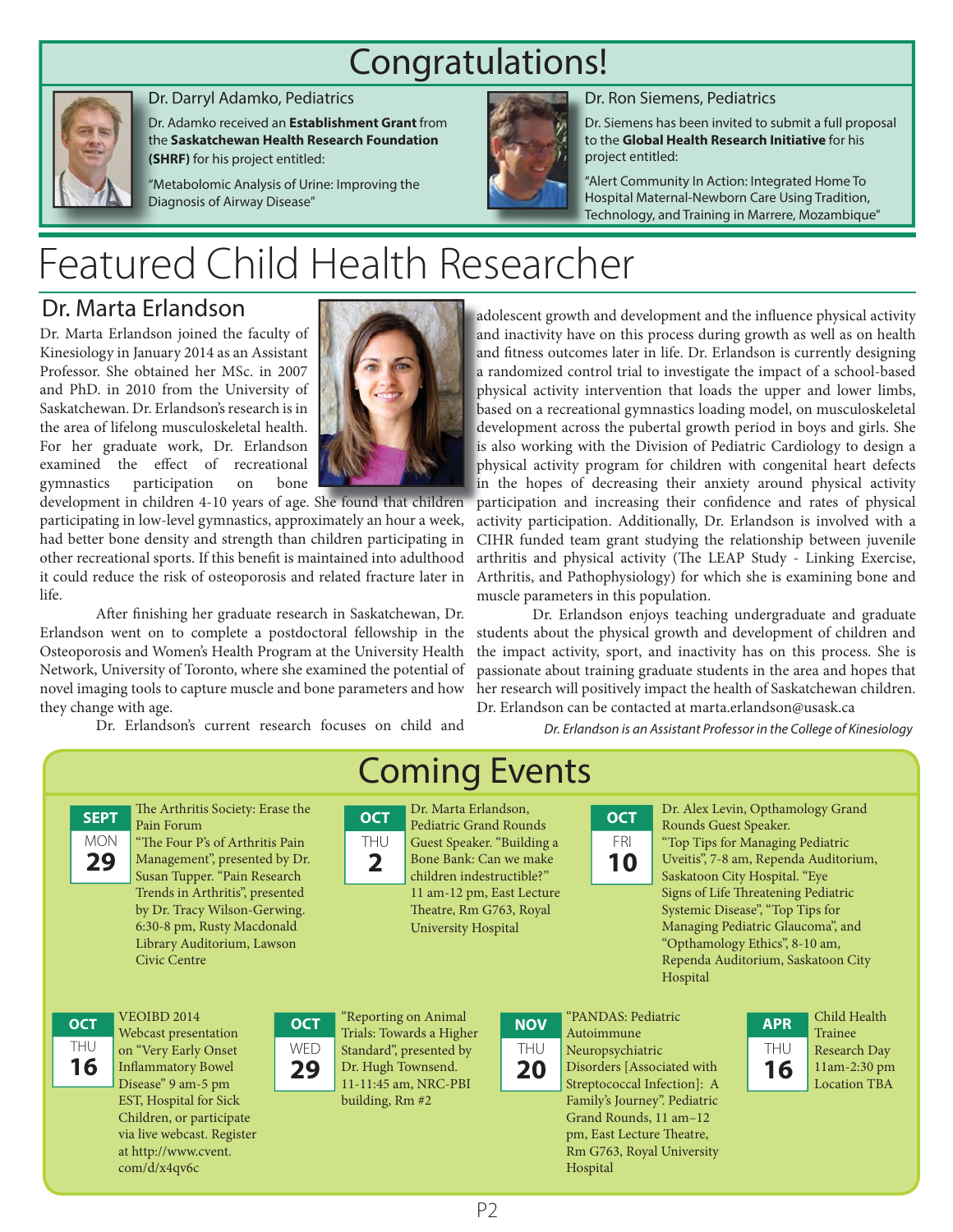#### Message from the Dean Dr. Preston Smith, Dean of The College of Medicine



monumental task.

The U of S has outlined very

provincial health system in Saskatchewan. Together, we're going to make this happen.

Success means we will have delivered on our mandate as described in The Way Forward. The College of Medicine will educate outstanding clinical practitioners, discover new knowledge and deliver improved patient outcomes. Our success will be synonymous with the success of Saskatchewan. Specifically with respect to research, we

On June 1, 2014 I took the helm at the have outlined the strategic directions for our college over the next five University of Saskatchewan's College of years and identified strategies that will enable us to achieve three key Medicine. My job, as I understand it, is objectives for our research work: **1. Increase the research intensiveness**  to help write history for our college – a **of the CoM through the development of interdisciplinary research**  new chapter for health-care education **and fostering of a team science approach, 2. Have the CoM take**  and research. In a province known **its place among our peers in the U15, 3. Deliver improved health**  as the birthplace of Medicare, this is a **outcomes for the people of Saskatchewan by ensuring research**  findings are translated into enhanced health care delivery.

ambitious goals for our College of enable provincial leadership, interprofessional education and inter-Medicine: be number one in medical disciplinary research. Our successful model of distributed medical education; be a sought-after destination for faculty from around education will be supported with a fully integrated network of the world; capitalize on our One Health approach and build our educators and researchers across Saskatchewan, and our presence in connections to the world class facilities at the U of S such as the those communities will have a positive impact on patient care. We will Canadian Light Source Synchrotron and VIDO-InterVac. The time be national leaders and champions for Aboriginal Health, and we will is now for our College of Medicine to take our rightful place as the remain true to our values of social accountability, already envied across flagship college at the U of S and become the foundation for a thriving the country. We will be truly research-intensive, thriving in a culture By 2020, the College of Medicine governance structures will of team science and working to deliver nearly half of the university's research funding. Our accreditation concerns will be a footnote instead of a focus, because we will have shifted to a culture of rigorous internal review and continuous improvement of our curriculum.

> We will proudly tell our stories of success and our reputation will make Saskatchewan proud. In 2020, the College of Medicine will have a new history.

#### Recent Child Health Publications from U of S Faculty

- Bally JM, Holtslander L, Duggleby W, Wright K, Thomas R, Spurr S, Mpofu C. Understanding parental experiences through their narratives of **restitution, chaos, and quest: Improving care for families experiencing childhood cancer**. J Fam Nurs. 2014;20:287-312.
- Berard R, et al., including Rosenberg AM. **Description of active joint count trajectories in juvenile idiopathic arthritis.** J Rheumatol. 2014, Epub ahead of print.
- •Chu LM, Rennie DC, Cockcroft DW, Pahwa P, Dosman J, Hagel L, Karunanayake C, Pickett W, Lawson JA. **Prevalence and determinants of atopy and allergic diseases among school-age children in rural Saskatchewan, Canada.** Ann Allergy Asthma Immunol. 2014, Epub ahead of print.
- Duckham RL, Baxter-Jones AD, Johnston JD, Vatanparast H, Cooper D, Kontulainen S. **Does physical activity in adolescence have site-specifi c and sex-specific benefits on young adult bone size, content, and estimated strength?** J Bone Miner Res. 2014;29:479-86.
- Dyck RF, Jiang Y, Osgood ND. **Th e long-term risks of end stage renal disease and mortality among First Nations and non-First Nations people with youth-onset diabetes.** Can J Diabetes. 2014;38:237-243.
- Engler-Stringer R, Le H, Gerrard A, Muhajarine N. The community and consumer food environment and children's diet: a systematic review. BMC Public Health. 2014;14:522.
- Gamble JJ, McKay WP, Wang AF, Yip KA, O'Brien JM, Plewes CE. Three-finger tracheal palpation to guide endotracheal tube depth in children. Paediatr Anaesth. 2014;24:1050-1055.
- Shiff NJ, et al. **Validation of administrative health data for the pediatric population: a scoping review.** BMC Health Services Research. 2014;14:236.
- Shiff NJ, et al. Chronic inflammatory arthritis prevalence estimates for children and adolescents in three Canadian provinces. Rheumatol Int. 2014, Epub ahead of print.
- Wiebe S, et al., including Rosenberg AM. **Understanding refraction contrast using a comparison of absorption and refraction computed tomographic techniques.** J Inst. 2013;8.

### Recent Child Health Presentations at Scientific Meetings from U of S Faculty

- Clatney L, Thiessen H, Kimber C, Baerg K. Patient and family care experience program: partnering with our future providers to build a patientand family-centred culture. 35th Annual Scientific Meeting of the Canadian Pain Society, 2014, May 20-23, Quebec City, QC.
- Prahalad S, Cobb MMC, Sudman M, Hinks A, Pichavant M, Ponder L, Reed AM, Wallace C, Becker ML, Yeung RS, Rosenberg AM, Punaro MG, Mellins ED, Nelson JL, Videm V, Rygg M, Nordal E, Brown MA, Cutler D, Bohnsack JF, Thomson W, Thompson SD, Lagefeld CD. The Autoimmune **genetic architecture of childhood onset rheumatoid arthritis.** Pediatric Rheumatology Symposium, 2014, Apr 3-6, Orlando, FL.
- Rumsey D, Resaei E, Karunanayake C, Oen K, Rosenberg AM, Shiff N. **Predicting progression from oligoarticular to polyarticular juvenile arthritis.**  Pediatric Rheumatology Symposium, 2014, Apr 3-6, Orlando, FL.
- Wilson-Gerwing T, Rosenberg AM. **High mobility group box 1 and receptor for advanced glycation end productds protein levels in young adult rats with arthritis compared to juvenile rats with arthritis.** American Pain Society, 2014, Apr 30-May 3, Tampa, FL.
- Tupper S, Rosenberg A, Stinson J, Baerg K. **Physical activity prescribing by community paediatricians for children with chronic pain: A vignette based study.** 91st Annual Meeting of the Canadian Paediatric Society, 2014, June 25-28, Montreal, QC.